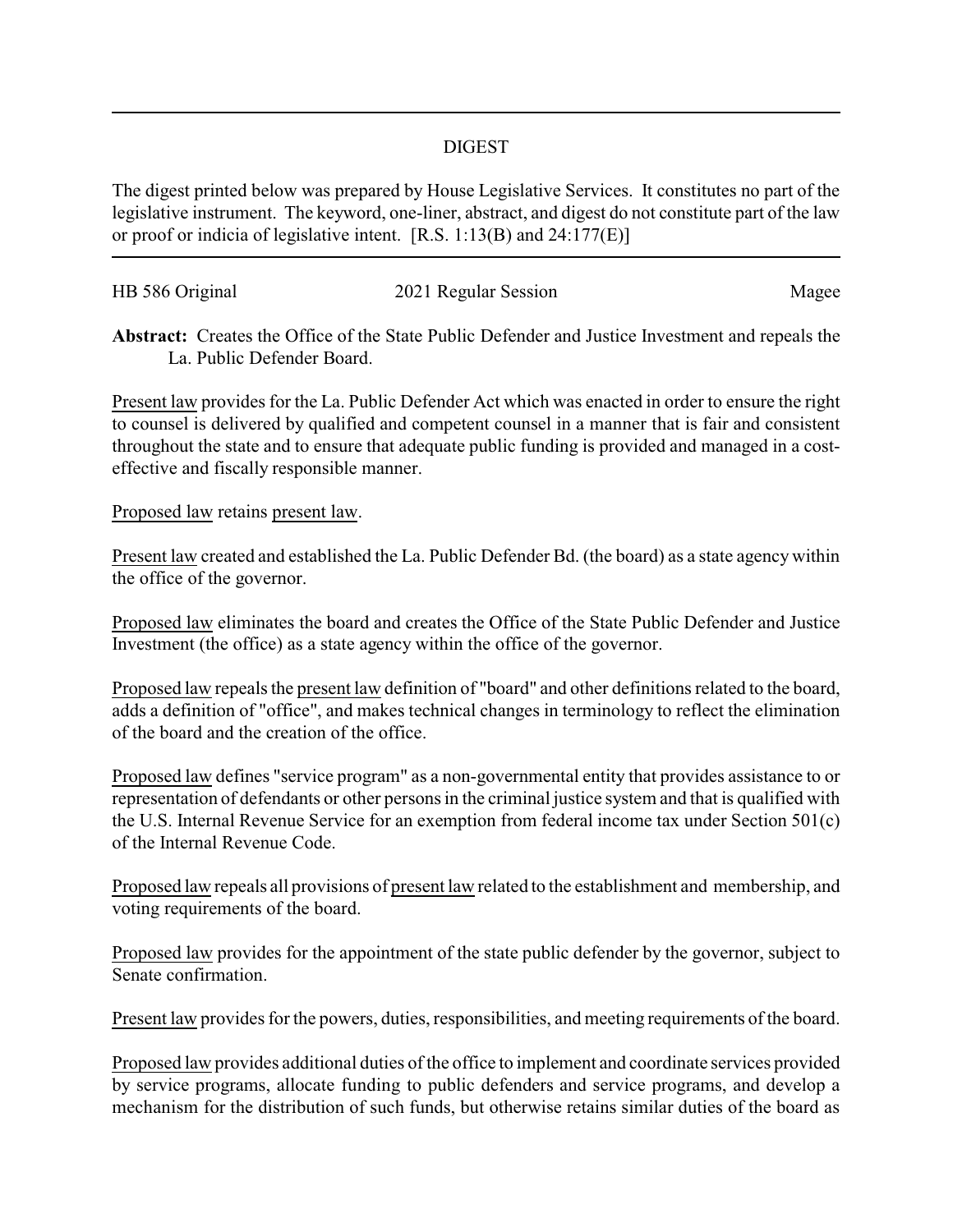provided by present law.

Present law authorizes the Joint Legislative Committee on the Budget (JLCB) to approve employees hired by the board as state employees.

Proposed law repeals present law and requires the office to submit for approval to the JLCB each service program that is to receive funding from the office.

Present law provides for the employment by the board of a state public defender and provides for the qualifications and duties of the state public defender.

Proposed law retains the state public defender but provides for his appointment by the governor and specifies his authority to function as the executive director of the office.

Present law provides for the La. Public Defender Fund and provides that the monies in the fund shall be appropriated, administered, and used solely and exclusively for the purposes of the La. Public Defender Act and program.

Proposed law retains present law but changes the name of the fund to the Justice Investment Fund and also authorizes the use of monies for service programs.

Present law provides for the creation of judicial district indigent defender funds for each judicial district and requires the courts, except in the parish of Orleans, to remit special costs to the fund. Present law provides for a \$45 fee to be assessed in cases in which a defendant is convicted after a trial, pleads guilty or nolo contendre, or forfeits bond.

Proposed law retains present law but requires the costs to be remitted to the state treasurer for deposit into the Justice Investment Fund, and also removes the exception for the parish of Orleans.

Proposed law requires that the funds received pursuant to proposed law shall be distributed the district public defender offices within 10 days of receipt of such funds.

Proposed law repeals a reference to surplus funds in the judicial district indigent defender fund on Aug. 5, 2007.

Present law provides for the board with respect to the structure of the executive branch of state government as an agency within the governor's office.

Proposed law repeals present law and provides for the office as an agency within the governor's office.

Present law provides for board offices and meeting and quorum requirements.

Proposed law repeals present law.